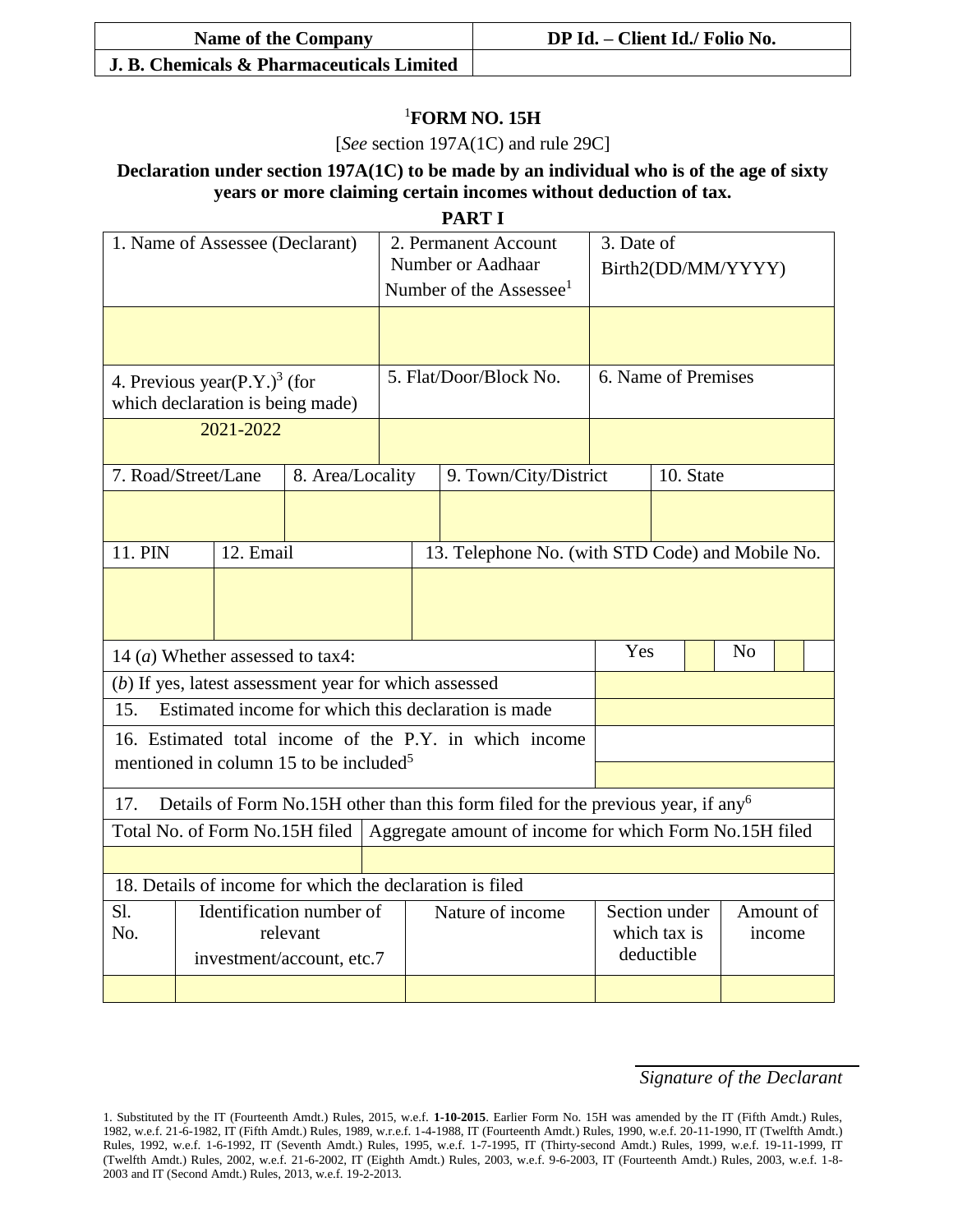## *Declaration/Verification*<sup>8</sup>

I ................................................................ do hereby declare that I am resident in India within the meaning of section 6 of the Income-tax Act, 1961. I also hereby declare that to the best of my knowledge and belief what is stated above is correct, complete and is truly stated and that the incomes referred to in this form are not includible in the total income of any other person under sections 60 to 64 of the Income-tax Act, 1961. I further declare that the tax on my estimated total income including \*income/incomes referred to in column 15 \*and aggregate amount of \*income/incomes referred to in column 17 computed in accordance with the provisions of the Income-tax Act, 1961, for the previous year ending on 31-MAR-2022 relevant to the assessment year 2022-2023 will be *nil*.

Place:

Date: Signature of declarant

| 1. Name of the person responsible for paying                                                |                                                    |  | 2. Unique Identification No. <sup>9</sup>                           |                                                |  |  |
|---------------------------------------------------------------------------------------------|----------------------------------------------------|--|---------------------------------------------------------------------|------------------------------------------------|--|--|
|                                                                                             |                                                    |  |                                                                     |                                                |  |  |
| 3. Permanent Account<br>Number or Aadhaar<br>Number of the person<br>responsible for paying | 4. Complete Address                                |  |                                                                     | 5. TAN of the person<br>responsible for paying |  |  |
|                                                                                             |                                                    |  |                                                                     |                                                |  |  |
| 6. Email                                                                                    | 7. Telephone No. (with STD Code)<br>and Mobile No. |  | 8. Amount of income paid $10$                                       |                                                |  |  |
|                                                                                             |                                                    |  |                                                                     |                                                |  |  |
| 9. Date on which Declaration is<br>received (DD/MM/YYYY)                                    |                                                    |  | 10. Date on which the income has been<br>paid/credited (DD/MM/YYYY) |                                                |  |  |
|                                                                                             |                                                    |  |                                                                     |                                                |  |  |

## **PART II**

## **[To be filled by the person responsible for paying the income referred to in column 15 of Part I]**

*Place:....................................*

*Date: .............................................................Signature of the person responsible for paying the income referred to in column 15 of Part I*

\*Delete whichever is not applicable.

1. As per provisions of section 206AA(2), the declaration under section 197A(1C) shall be invalid if the declarant fails to furnish his valid Permanent Account Number or Aadhaar Number.